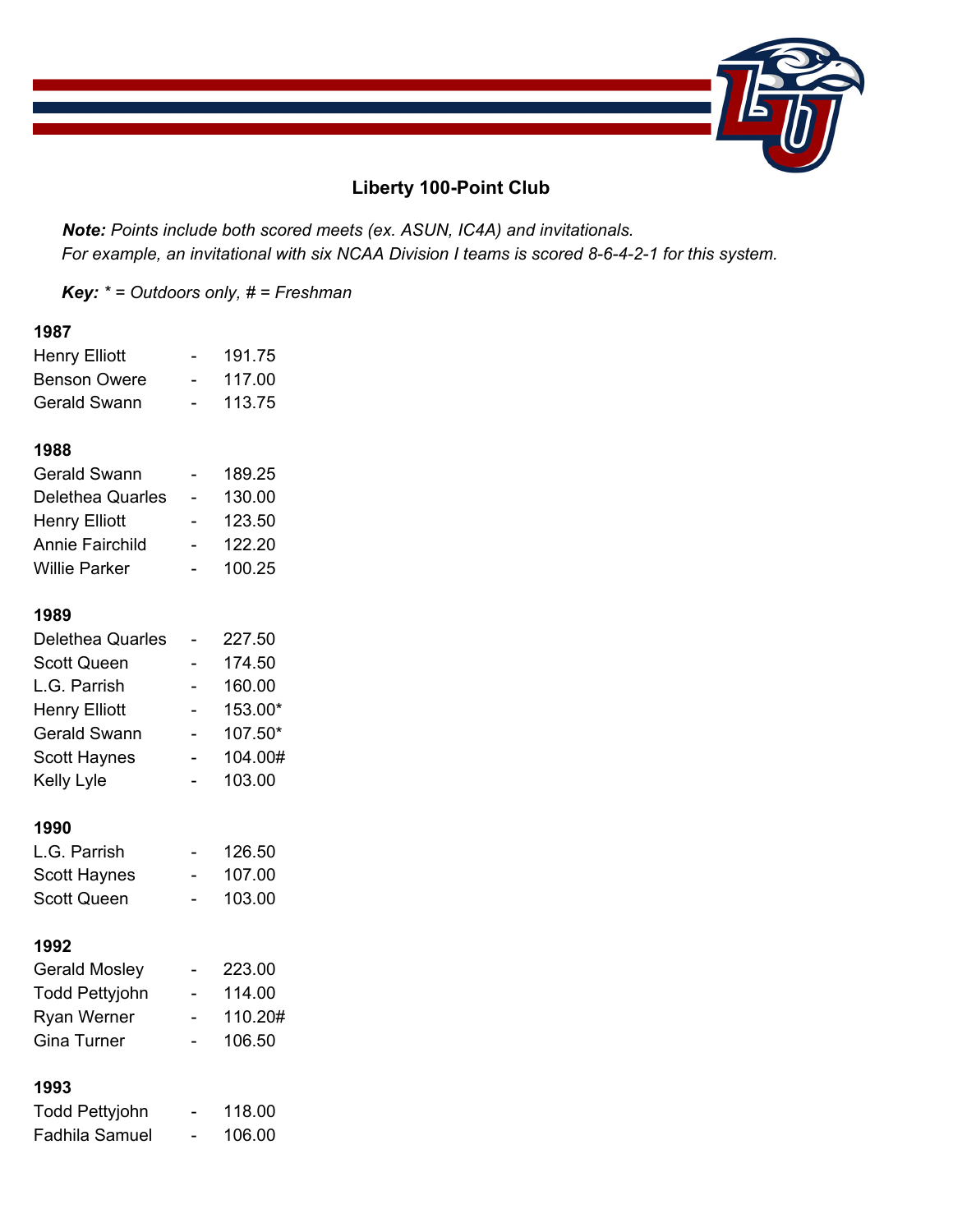| <b>Jacob Swinton</b>    |                          | 226.50  |
|-------------------------|--------------------------|---------|
| <b>Todd Pettyjohn</b>   |                          | 172.00  |
| Mike Reed               | Ξ.                       | 157.00  |
| <b>Ryan Werner</b>      |                          | 154.50  |
| James McKnight          |                          | 139.00  |
| <b>Fadhila Samuel</b>   |                          | 125.50  |
| 1995                    |                          |         |
| <b>Mike Reed</b>        |                          | 148.50  |
| <b>Ryan Werner</b>      |                          | 140.75* |
| Kevin Coley             |                          | 132.00  |
| 1996                    |                          |         |
| <b>Ryan Werner</b>      |                          | 188.50  |
| <b>Kevin Coley</b>      |                          | 149.50  |
| <b>Carlton McDuffie</b> |                          | 142.50  |
| Michael Prettyman       | $\overline{\phantom{0}}$ | 124.50  |
| Anna-Kate Jarman        |                          | 111.50  |
| 1997                    |                          |         |
| <b>Carlton McDuffie</b> |                          | 179.75  |
| <b>Marlon Tanner</b>    | -                        | 149.00  |
| Michael Prettyman       | $\overline{\phantom{a}}$ | 145.50  |
| <b>Holly Mays</b>       |                          | 106.00  |
| Anna-Kate Jarman        |                          | 103.50  |
| 1998                    |                          |         |
| <b>Marlon Tanner</b>    |                          | 199.00  |
| James Johnson           |                          | 164.00  |
| Amy Rodriguez           |                          | 151.00  |
| <b>Holly Mays Deem</b>  |                          | 145.00  |
| <b>Greg Benhase</b>     |                          | 105.75* |
| 1999                    |                          |         |
| Ken Howell              |                          | 231.00  |
| <b>Mike Decker</b>      |                          | 230.00  |
| Greg Benhase            |                          | 191.00  |
| James Johnson           |                          | 157.50  |
| Panthera Seymour        |                          | 126.25  |
| <b>Nick Anderson</b>    |                          | 118.80# |
| <b>Candace Lee</b>      |                          | 115.00# |
| Robin Williams          |                          | 108.50  |

Marlon Tanner - 106.80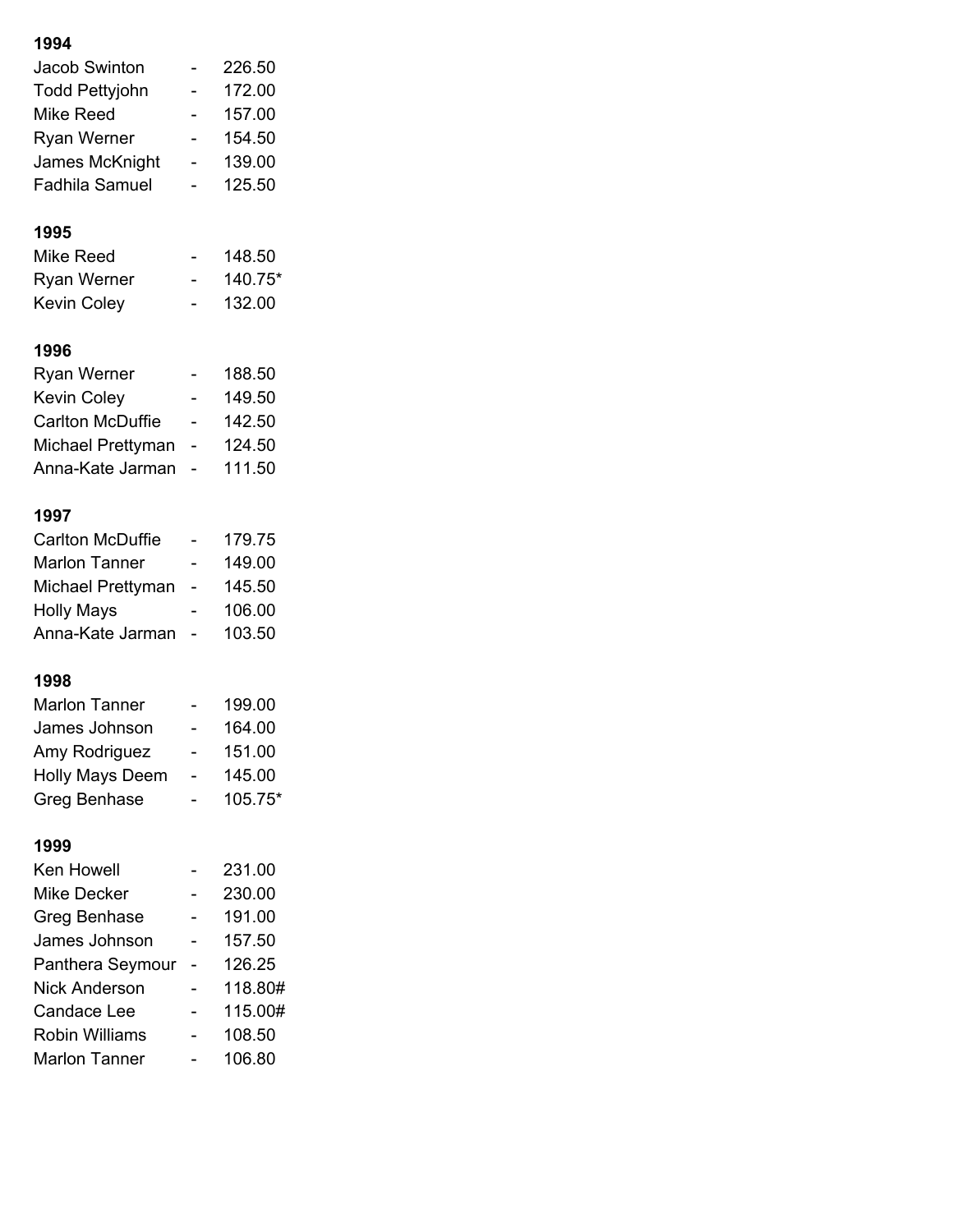| <b>Robin Williams</b>     | 238.25  |
|---------------------------|---------|
| <b>Mike Decker</b>        | 187.75  |
| James Johnson             | 165.00  |
| <b>Nick Anderson</b>      | 156.00  |
| Josh Jones                | 128.00  |
| Ken Howell                | 127.75  |
| Panthera Seymour          | 125.25  |
| Andrea Wildrick           | 117.00  |
| Kodi Pollard              | 107.50  |
| Heather Sagan             | 101.25  |
| 2001                      |         |
| <b>Mike Decker</b>        | 192.25  |
| <b>Chad Wilson</b>        | 168.50  |
| <b>Robin Williams</b>     | 146.75  |
| Kodi Pollard              | 125.50  |
| Shaunta Wiggins           | 123.50  |
| Liz Robertson             | 120.00  |
| <b>Nick Anderson</b>      | 116.00  |
| <b>Andrea Wildrick</b>    | 116.00  |
| Christina Henry           | 110.50  |
| <b>Ramsey Moore</b>       | 107.00  |
| Nate Young                | 103.00  |
| Panthera Seymour          | 102.25  |
| 2002                      |         |
| Danielle McNaney          | 242.25# |
| <b>Heather Sagan</b>      | 152.25  |
| <b>Andrea Wildrick</b>    | 149.50  |
| <b>Chad Wilson</b>        | 128.25  |
| <b>Nick Anderson</b>      | 125.00  |
| Christina Henry           | 111.00  |
| <b>Guifaly Christolin</b> | 106.25  |

# **2003**

| Danielle McNaney    | 172.00  |
|---------------------|---------|
| Jonisha Saunders    | 130.00  |
| <b>Kevin Octave</b> | 119.25  |
| Kena Butts          | 112.75# |
|                     |         |

| Danielle McNaney | 228.00  |
|------------------|---------|
| Kena Butts       | 156.00  |
| Chad Wilson      | 148.00  |
| Jon Hart         | 118.00# |
| Arlene Zelinskas | 104.00# |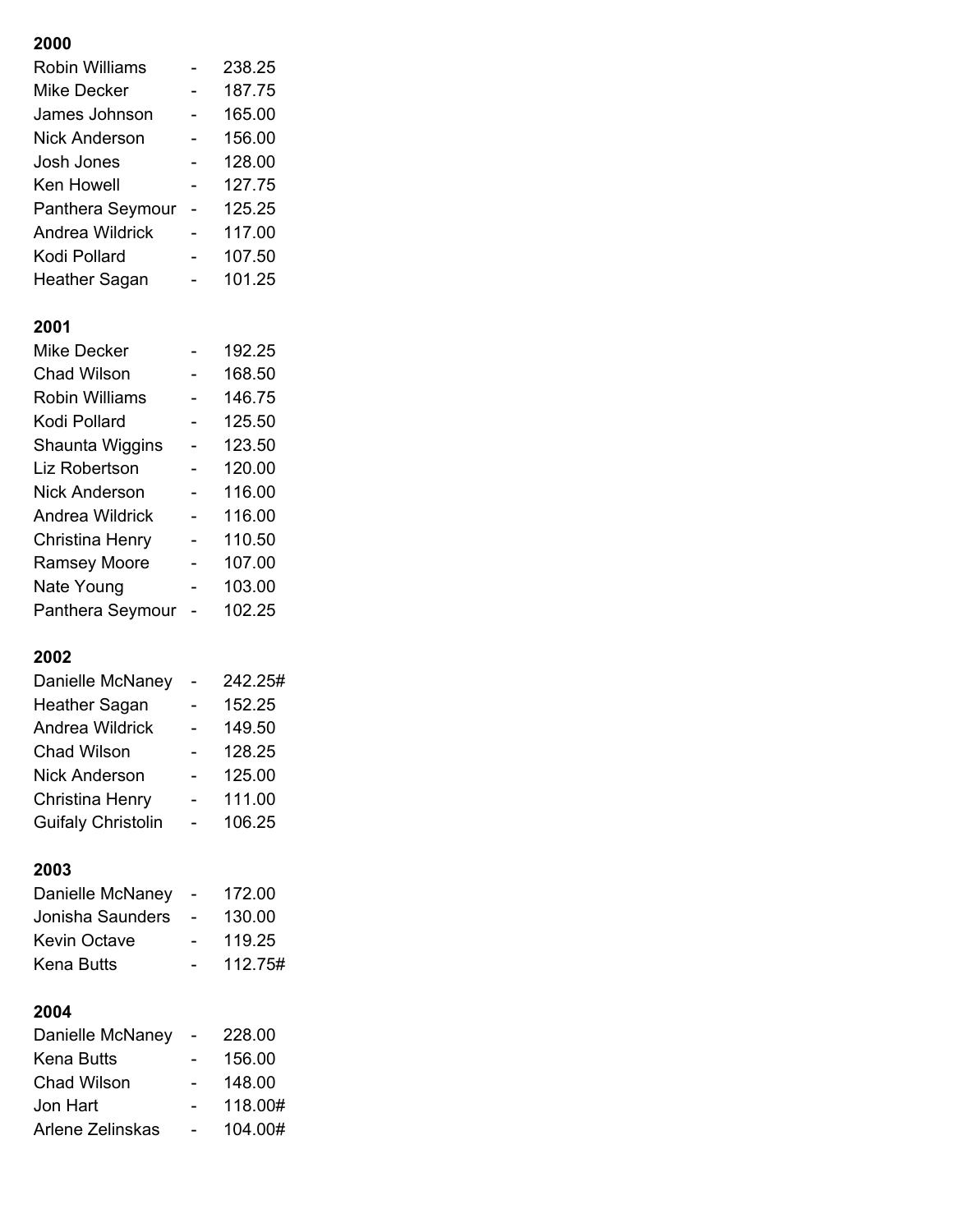| Kena Butts                                 |                | 173.00            |
|--------------------------------------------|----------------|-------------------|
| Danielle McNaney                           | -              | 164.00            |
| <b>Charlene Hibbert</b>                    |                | 116.00#           |
| <b>Alonzo Phillips</b>                     |                | 106.00#           |
|                                            |                |                   |
| 2006                                       |                |                   |
| <b>Kena Butts</b>                          |                | 174.25            |
| Ravanno Ferguson                           |                | 127.25            |
| Josh McDougal                              |                | 126.00            |
|                                            |                |                   |
| 2007                                       |                |                   |
| Arlene Zelinskas                           |                | 220.50            |
| Jon Hart                                   |                | 193.00            |
| <b>Matt Parker</b>                         |                | 162.00            |
| <b>Clendon Henderson</b>                   | $\blacksquare$ | 161.00            |
| Tim O'Donnell                              |                | 147.25            |
| Josh McDougal                              |                | 141.50            |
| <b>Charlene Hibbert</b>                    |                | 133.00            |
| Caitlyn Sutterfield                        |                | 103.00            |
| 2008                                       |                |                   |
| <b>Clendon Henderson</b>                   |                | 205.00            |
| Jon Hart                                   |                | 185.00            |
| <b>Matt Parker</b>                         |                | 175.75            |
| <b>Phil Leineweber</b>                     |                | 118.80            |
| <b>Clarence Powell</b>                     |                | 110.00#           |
|                                            |                |                   |
| 2009                                       |                |                   |
| Matt Parker                                |                | 155.50            |
| John Talbert                               |                | 134.00#           |
| <b>Anthony Bryant</b>                      |                | 133.00#           |
| <b>Marie Williams</b>                      |                | 107.50            |
| <b>Andrea Beckles</b>                      |                | 106.25            |
| Sam Chelanga                               |                | 104.00            |
|                                            |                |                   |
| 2010<br><b>Clarence Powell</b>             |                | 204.00            |
|                                            |                |                   |
|                                            |                |                   |
| <b>Ryan Smith</b><br><b>Elliot Galeone</b> |                | 125.00#<br>114.00 |

| EIIIUL QAICUHC | 114.UU |
|----------------|--------|
| Chenoa Freeman | 111.75 |
| Jaime Watson   | 105.50 |
| Sam Chelanga   | 104.75 |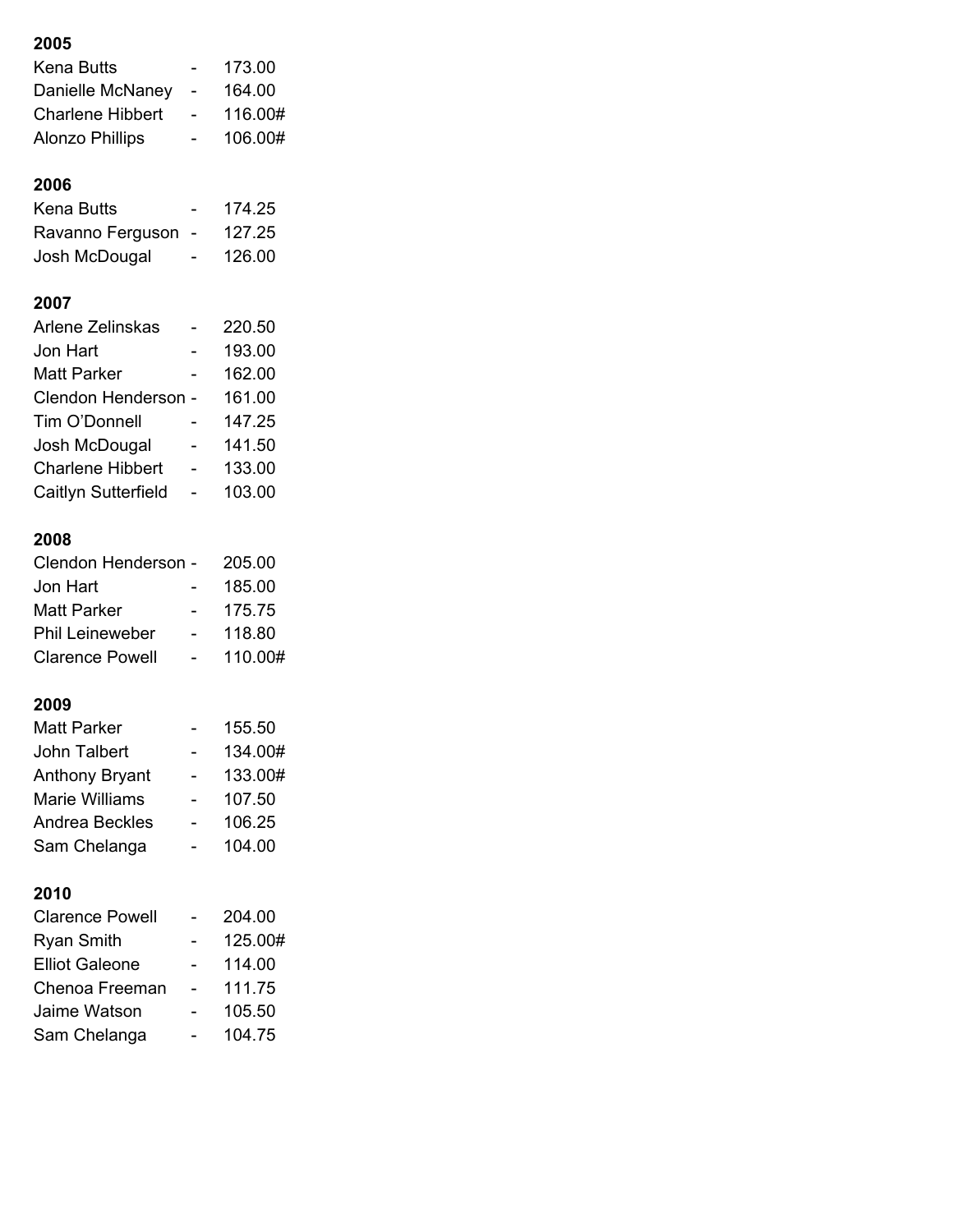| Ryan Smith              | 137.00  |
|-------------------------|---------|
| Christina Mitchell      | 117.75  |
| <b>Anthony Bryant</b>   | 115.50  |
| Elliot Galeone          | 112.00  |
| Sam Chelanga            | 106.00  |
| Olivia Charnuski        | 104.00  |
|                         |         |
| 2012                    |         |
| <b>Ryan Smith</b>       | 229.00  |
| Mia Aghaji              | 166.75  |
| <b>Mychelle Cumings</b> |         |
|                         | 161.00# |
| Melinda Bendik          | 120.00  |
| Abigail Flower          | 111.75# |
| Leonard Robbins         | 109.25# |
| David Scouten           | 103.00# |

# **2013**

| <b>Ryan Smith</b>       | 194.00  |
|-------------------------|---------|
| <b>Mychelle Cumings</b> | 132.00  |
| Janae Jones             | 114.25# |
| <b>Abigail Flower</b>   | 108.75  |
| <b>Melissa Rohwer</b>   | 101.00  |
| Andre Washington        | 100.25  |

## **2014**

| David Scouten   |                | 140.00  |
|-----------------|----------------|---------|
| Zach Davis      |                | 114.25# |
| Oasis Hernandez | $\blacksquare$ | 109.50# |

| <b>Abigail Flower</b> | 188.25  |
|-----------------------|---------|
| <b>Fred Fulton</b>    | 148.00* |
| David Scouten         | 128.00  |
| Aklesso Agama         | 116.50  |
| Stephen Racanelli     | 114.50  |
| Jocelyn Williams      | 108.00  |
| <b>Ryan Davis</b>     | 106.75  |
| Janae Jones           | 105.00  |
|                       |         |
| 2016                  |         |

| Erin Edmond   |   | 116.00 |
|---------------|---|--------|
| David Scouten | - | 113.00 |